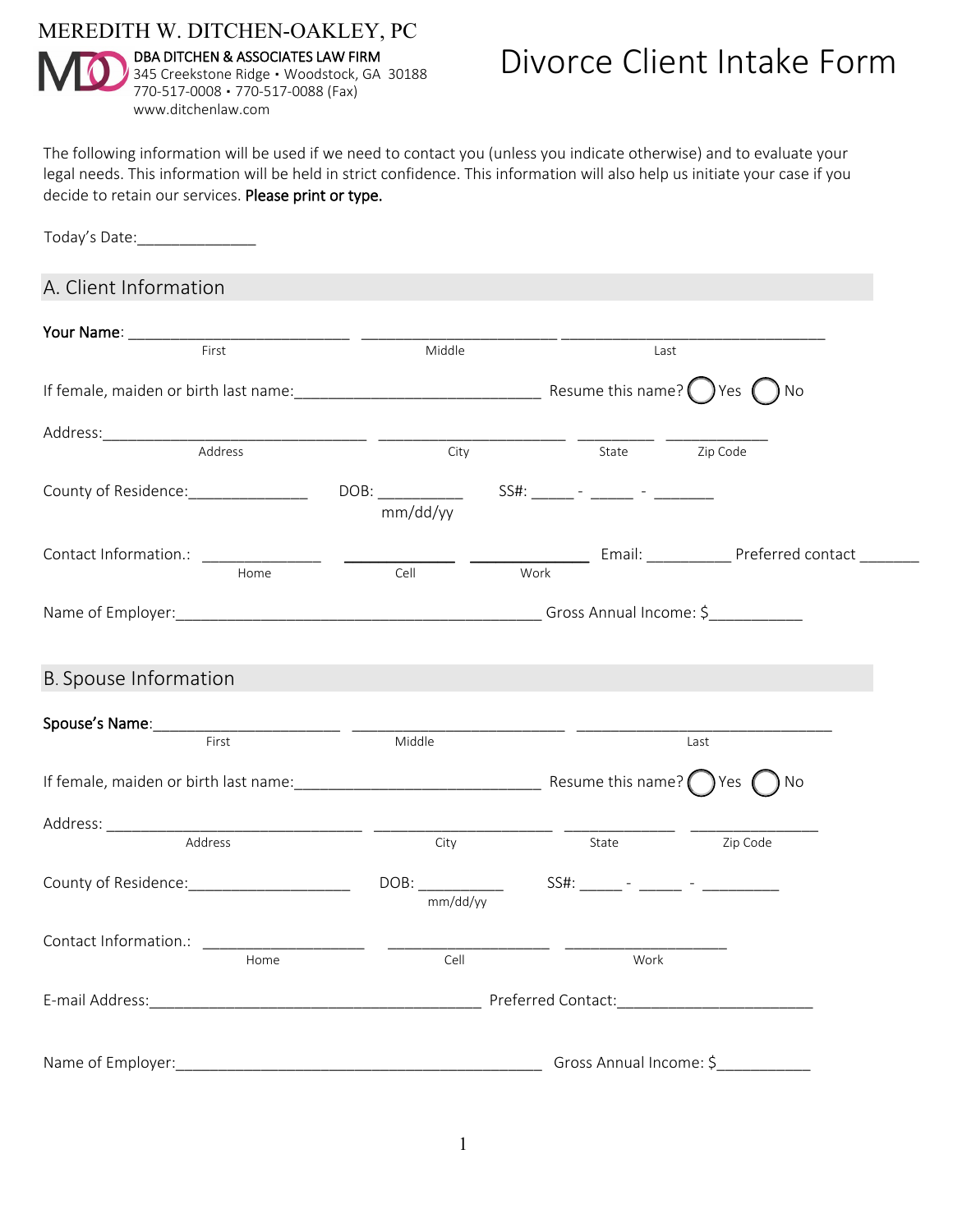

## Divorce Client Intake Form

| C. Marriage and Child(ren) Information                                                |                                     |
|---------------------------------------------------------------------------------------|-------------------------------------|
| Date of Marriage: ______________________<br>$\frac{1}{\text{mm}/\text{dd}/\text{yy}}$ | Date of Separation: <u>mm/dd/yy</u> |
| How many times have you been married? You: _______________ Your spouse: __________    |                                     |
|                                                                                       |                                     |
| Names and birthdates of minor children (under the age of 18):<br>Name                 | Date of Birth (mm/dd/yy)            |
| <u> 1989 - Johann John Stone, mars eta biztanleria (h. 1989).</u>                     |                                     |
| <u> 1989 - Johann Stoff, amerikansk politiker (d. 1989)</u>                           |                                     |
|                                                                                       |                                     |
| D. Miscellaneous Information                                                          |                                     |
| Have you or your spouse had a previous consultation with this firm?<br>1)             | ) Yes<br>No                         |
| Is an attorney currently representing you in any legal action?<br>2)                  | No<br>Yes                           |
|                                                                                       |                                     |
| Have you discussed your situation with another attorney?<br>3)                        | Yes<br>No                           |
| If yes, what other attorneys have you discussed your case with?                       |                                     |
| Do you have a prenuptial agreement? $\bigcirc$ Yes $\bigcirc$<br>No<br>4)             |                                     |
| 10) If your spouse has retained an attorney, what is his/her name?                    |                                     |

Please provide a copy of a photo ID, such as a driver's license or passport.